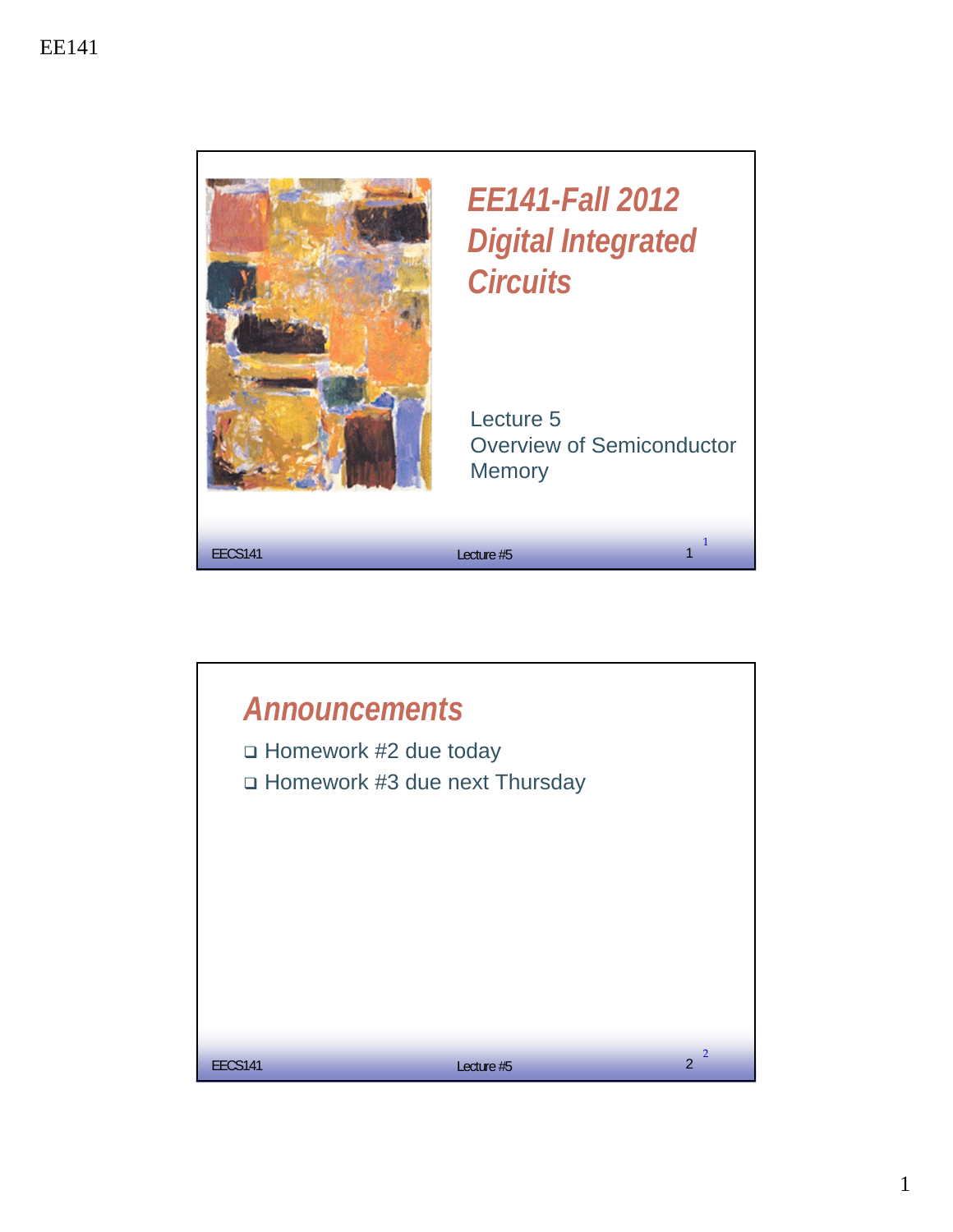

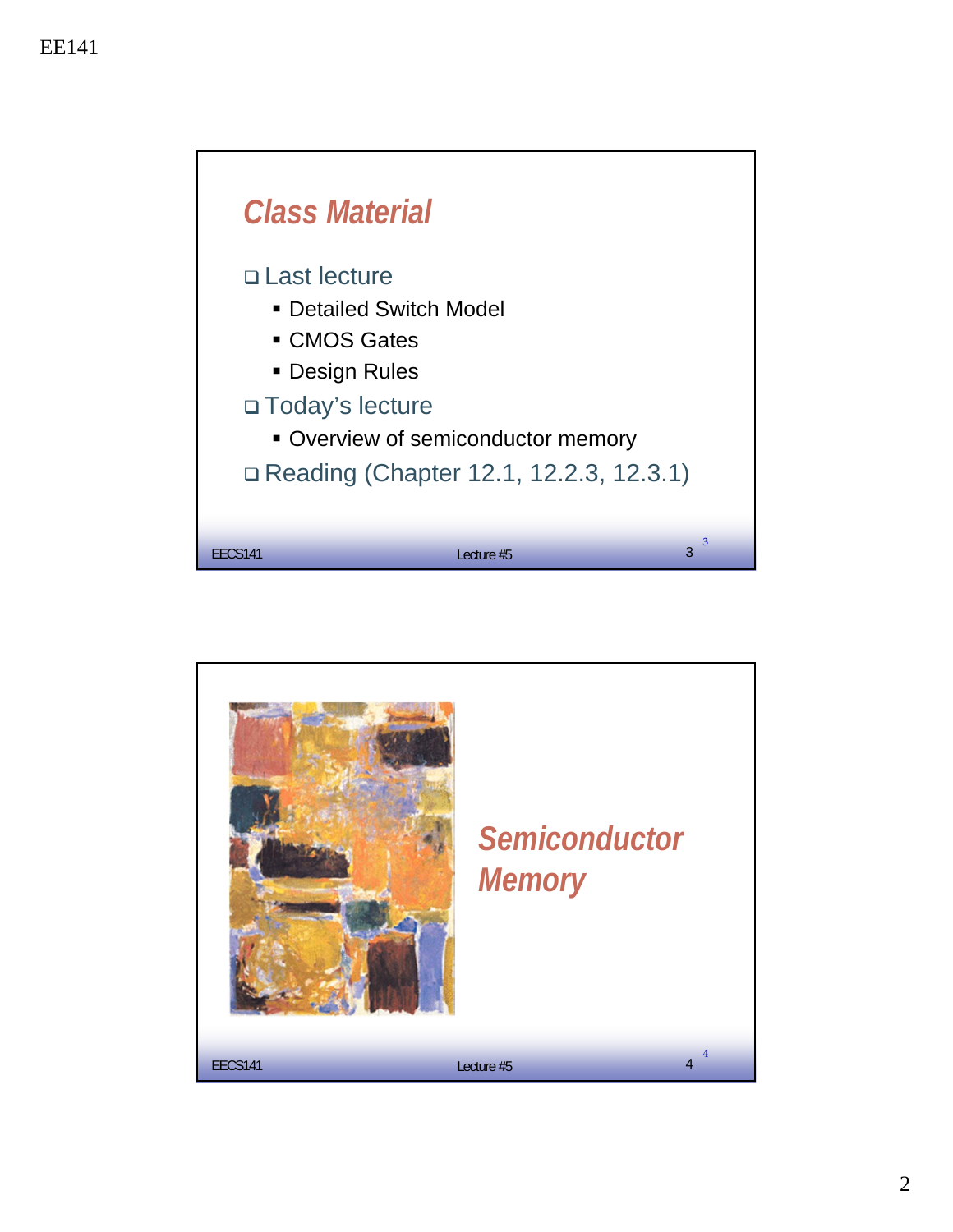

|                |                            |                                              |                                                    | <b>Semiconductor Memory Classification</b> |
|----------------|----------------------------|----------------------------------------------|----------------------------------------------------|--------------------------------------------|
|                | <b>Read-Write Memory</b>   |                                              | <b>Non-Volatile</b><br><b>Read-Write</b><br>Memory | <b>Read-Only Memory</b>                    |
|                | Random<br>Access           | Non-Random<br><b>Access</b>                  | <b>EPROM</b><br>$E^2$ PROM                         | Mask-Programmed<br>Programmable (PROM)     |
|                | <b>SRAM</b><br><b>DRAM</b> | FIFO<br><b>LIFO</b><br>Shift Register<br>CAM | <b>FLASH</b>                                       |                                            |
| <b>EECS141</b> |                            |                                              | Lecture #5                                         | $\overline{6}$                             |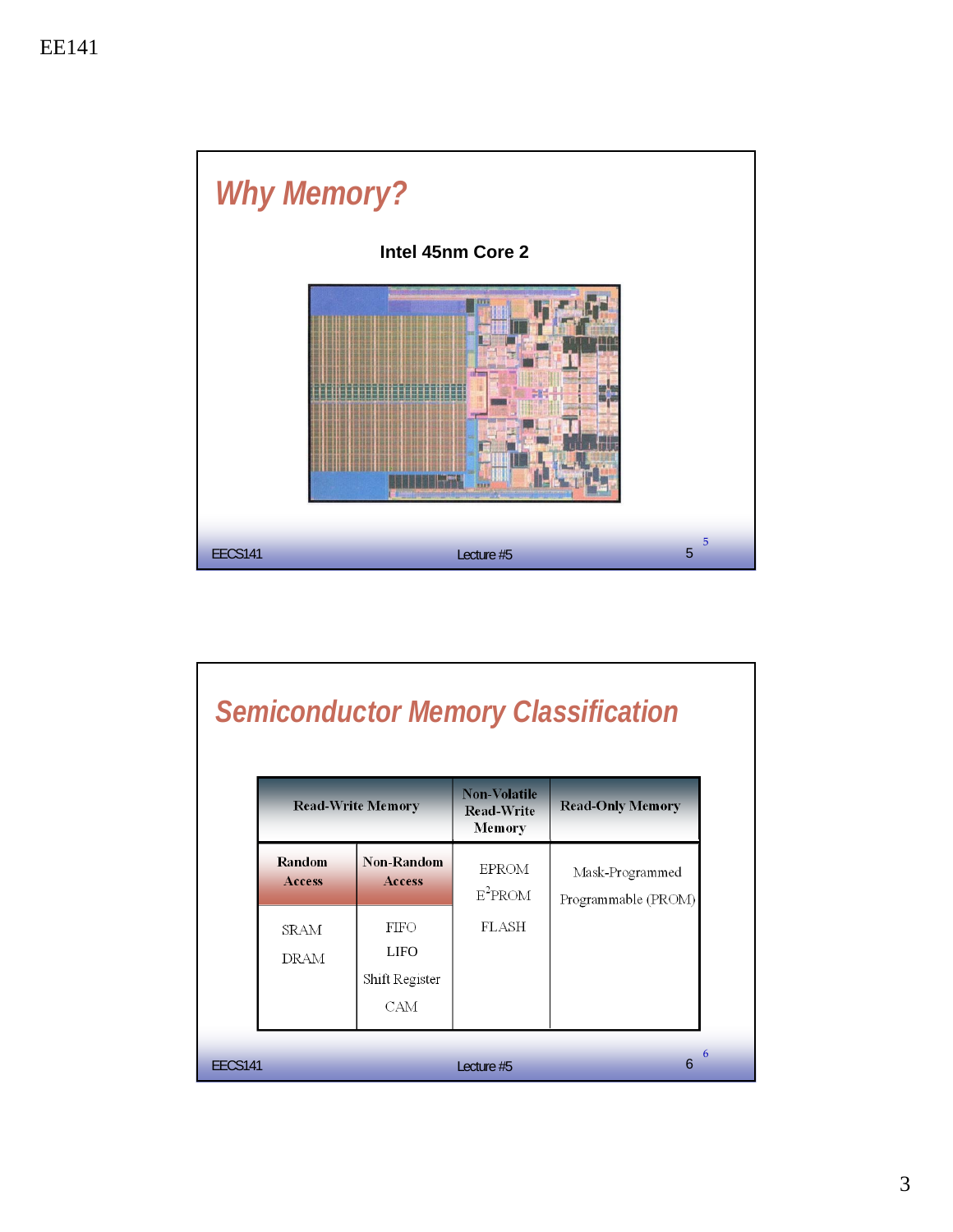|                | <b>Random Access Memories (RAM)</b><br><b>U STATIC (SRAM)</b>                                                                         |   |  |  |  |
|----------------|---------------------------------------------------------------------------------------------------------------------------------------|---|--|--|--|
|                | Data stored as long as supply is applied<br>Larger (6 transistors/cell)<br>Fast<br>Differential (usually)                             |   |  |  |  |
|                | <b>O DYNAMIC (DRAM)</b><br><b>Periodic refresh required</b><br>Smaller (1-3 transistors/cell)<br><b>Slower</b><br><b>Single Ended</b> |   |  |  |  |
| <b>FFCS141</b> | Lecture #5                                                                                                                            | 7 |  |  |  |

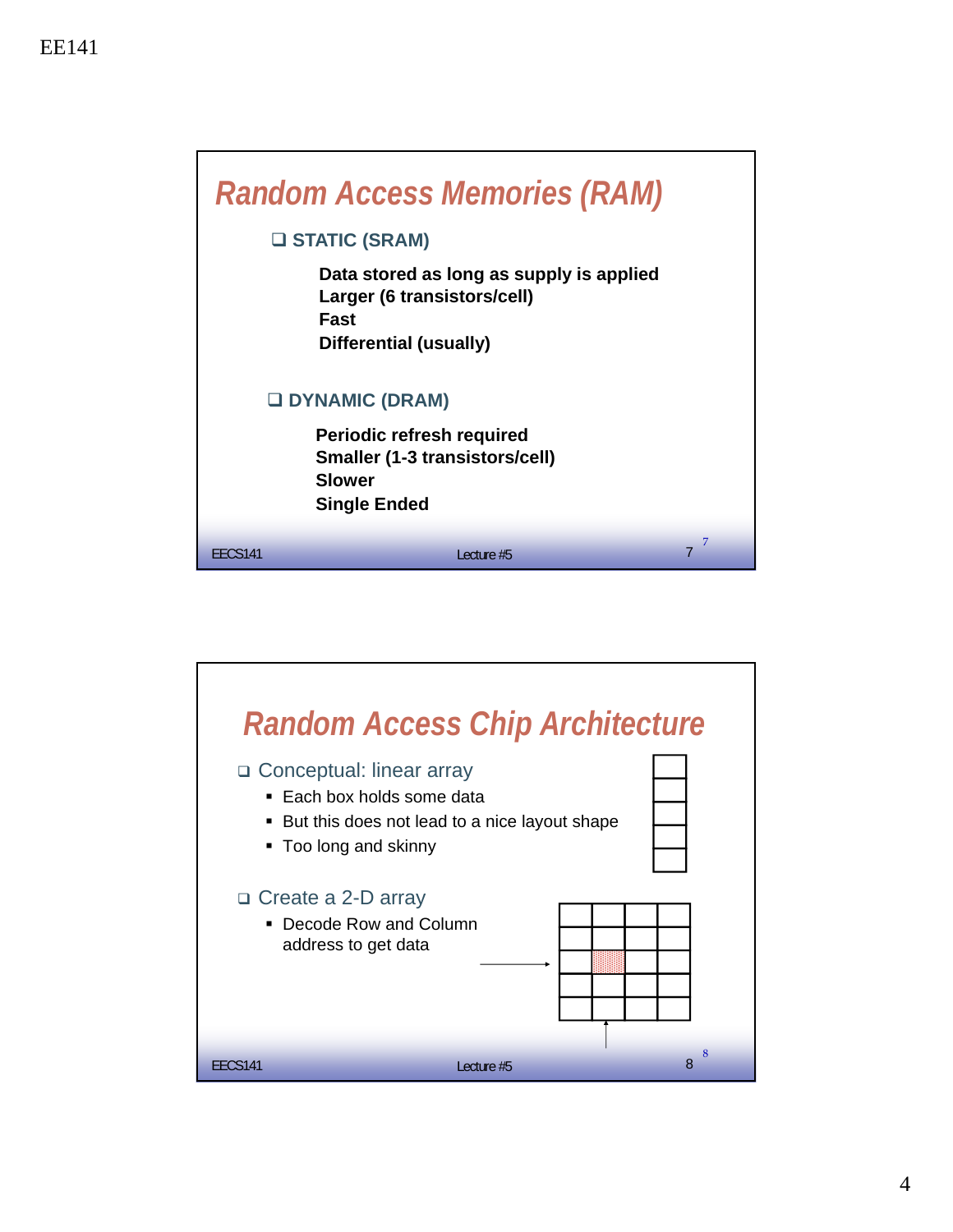

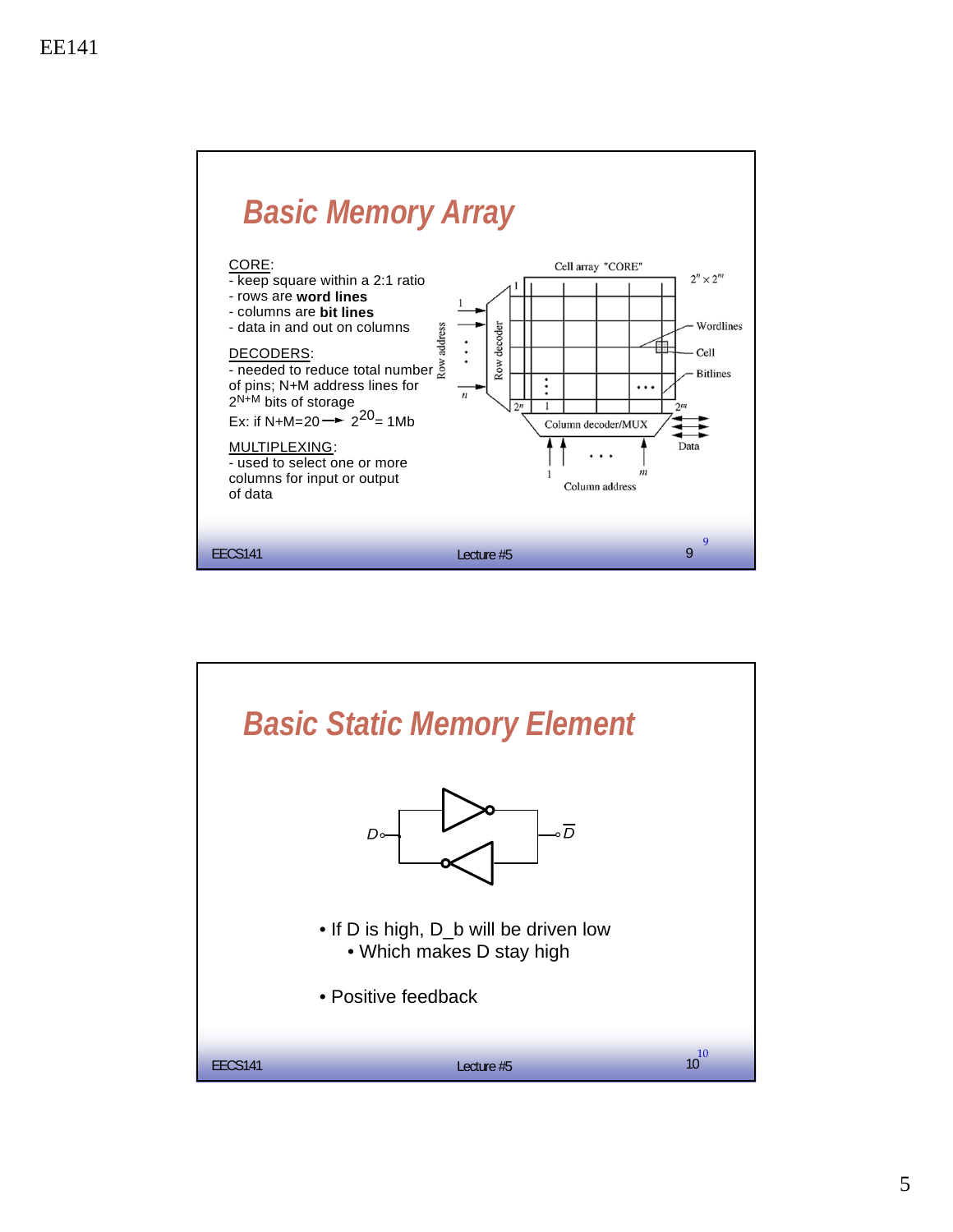

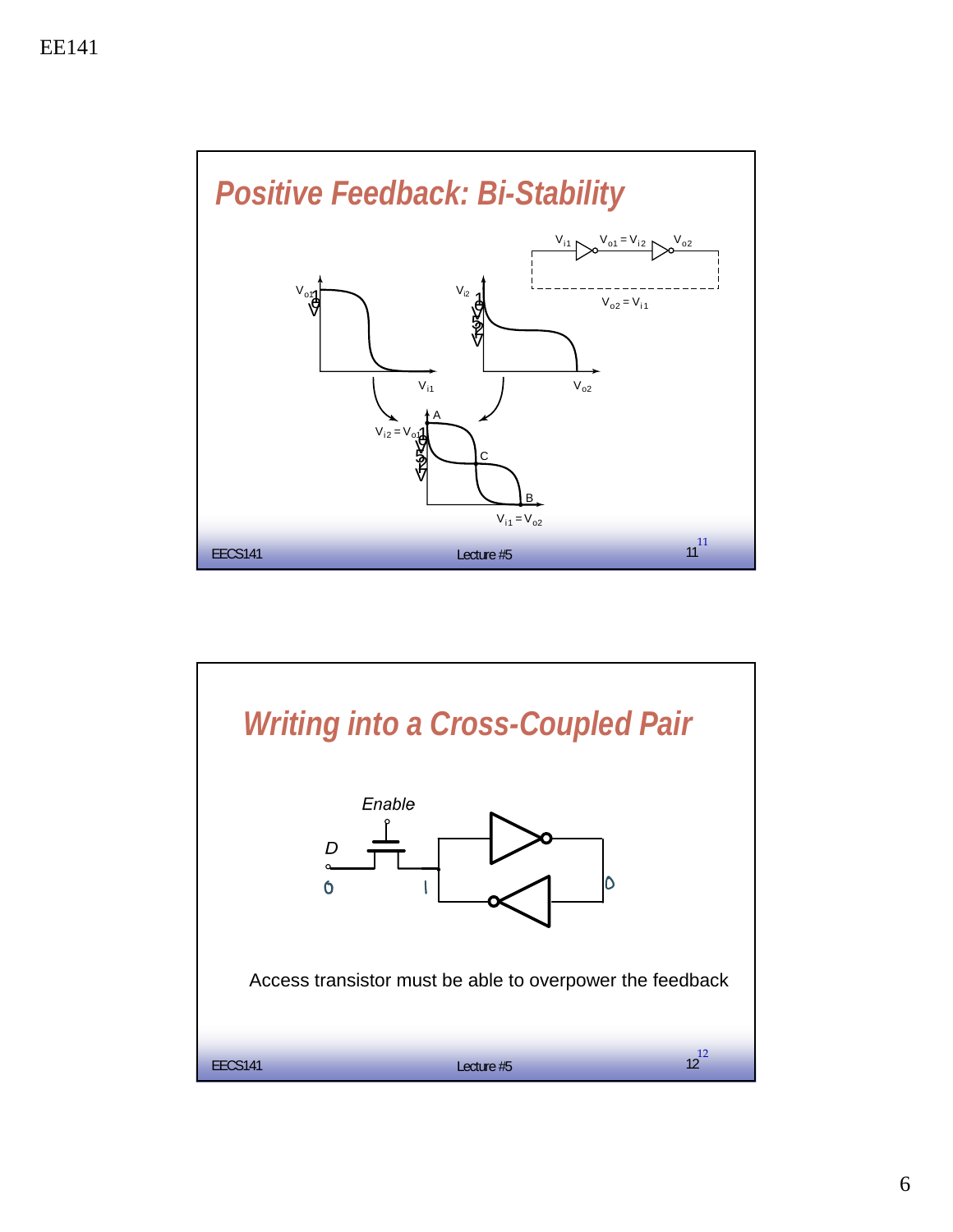

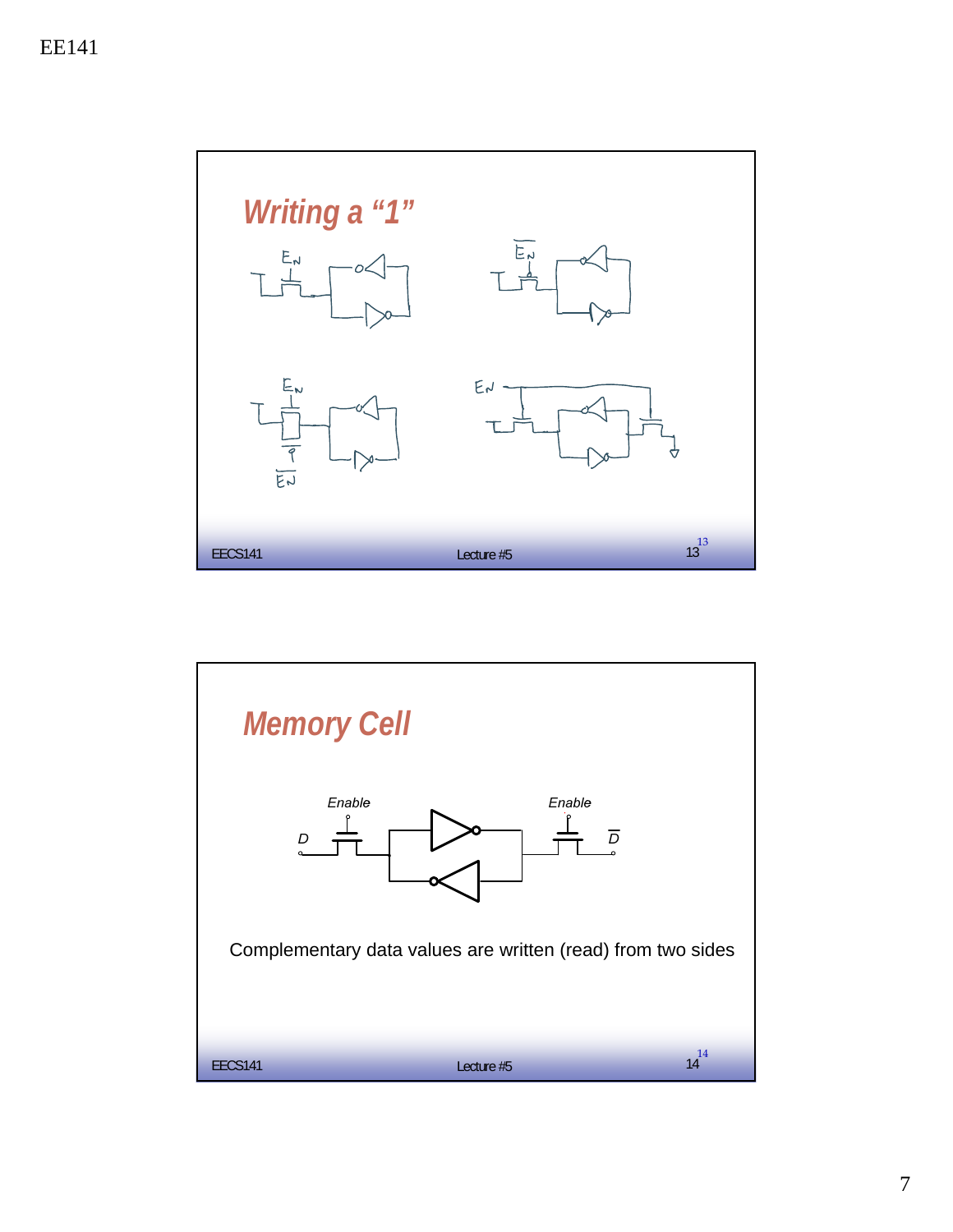

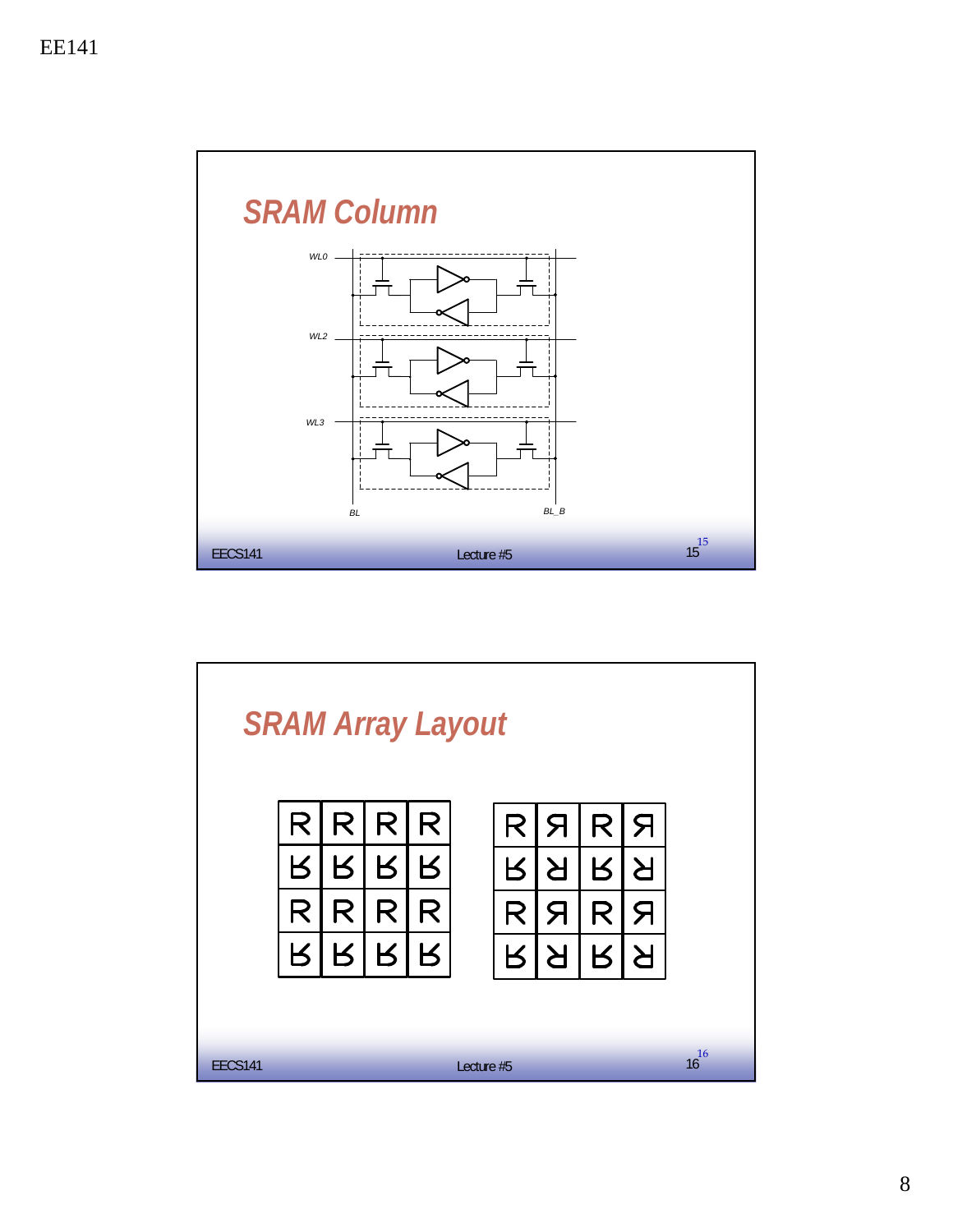

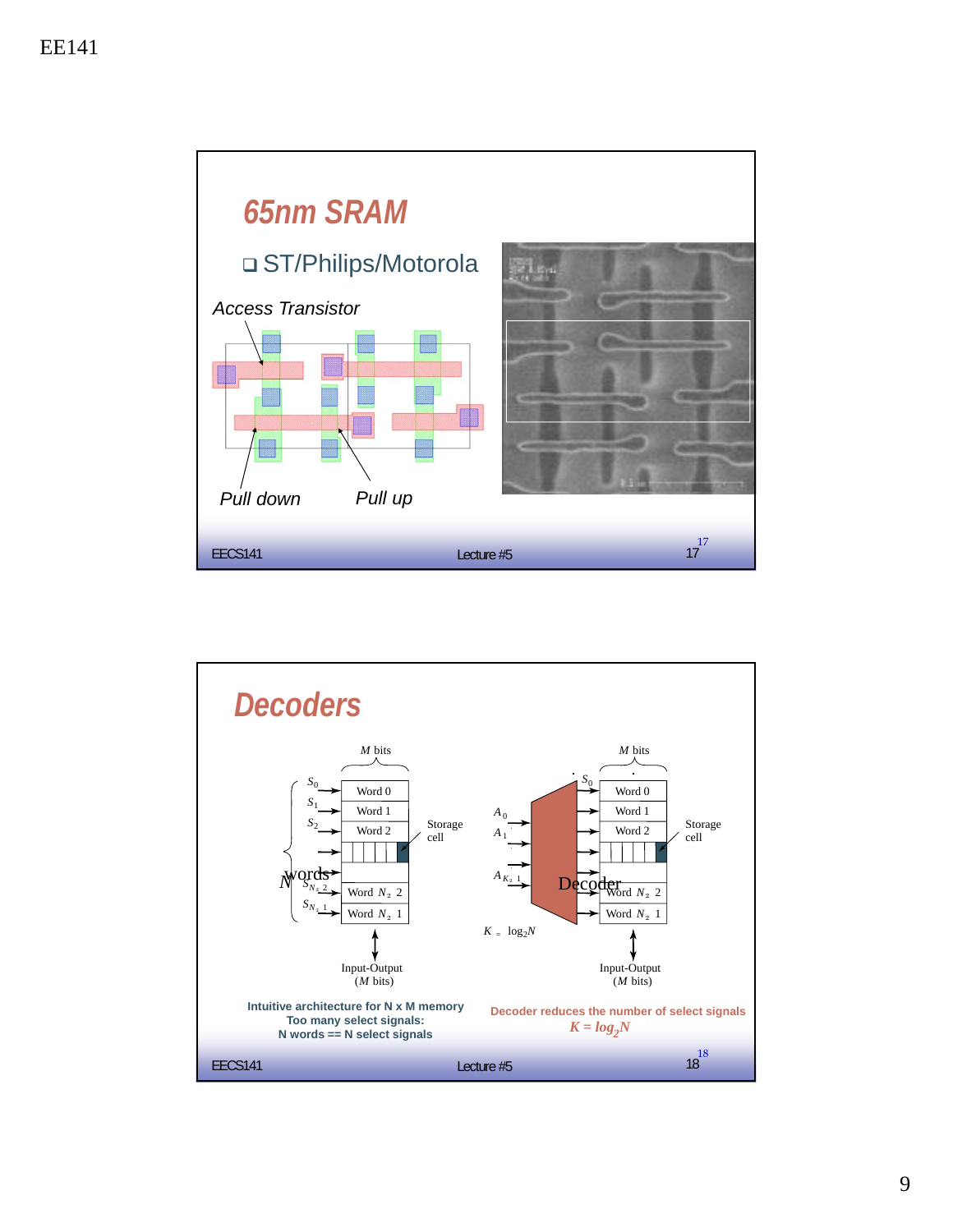

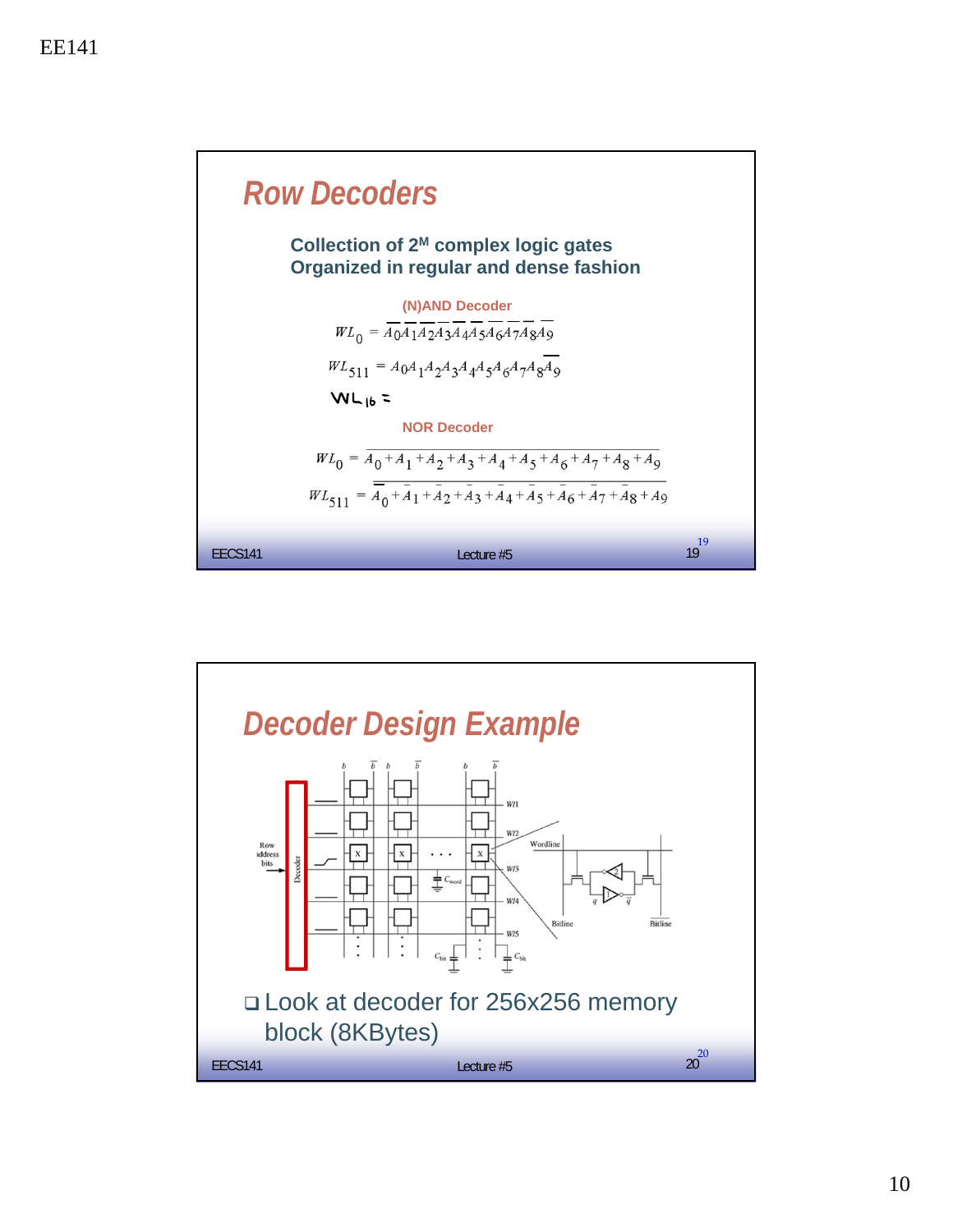